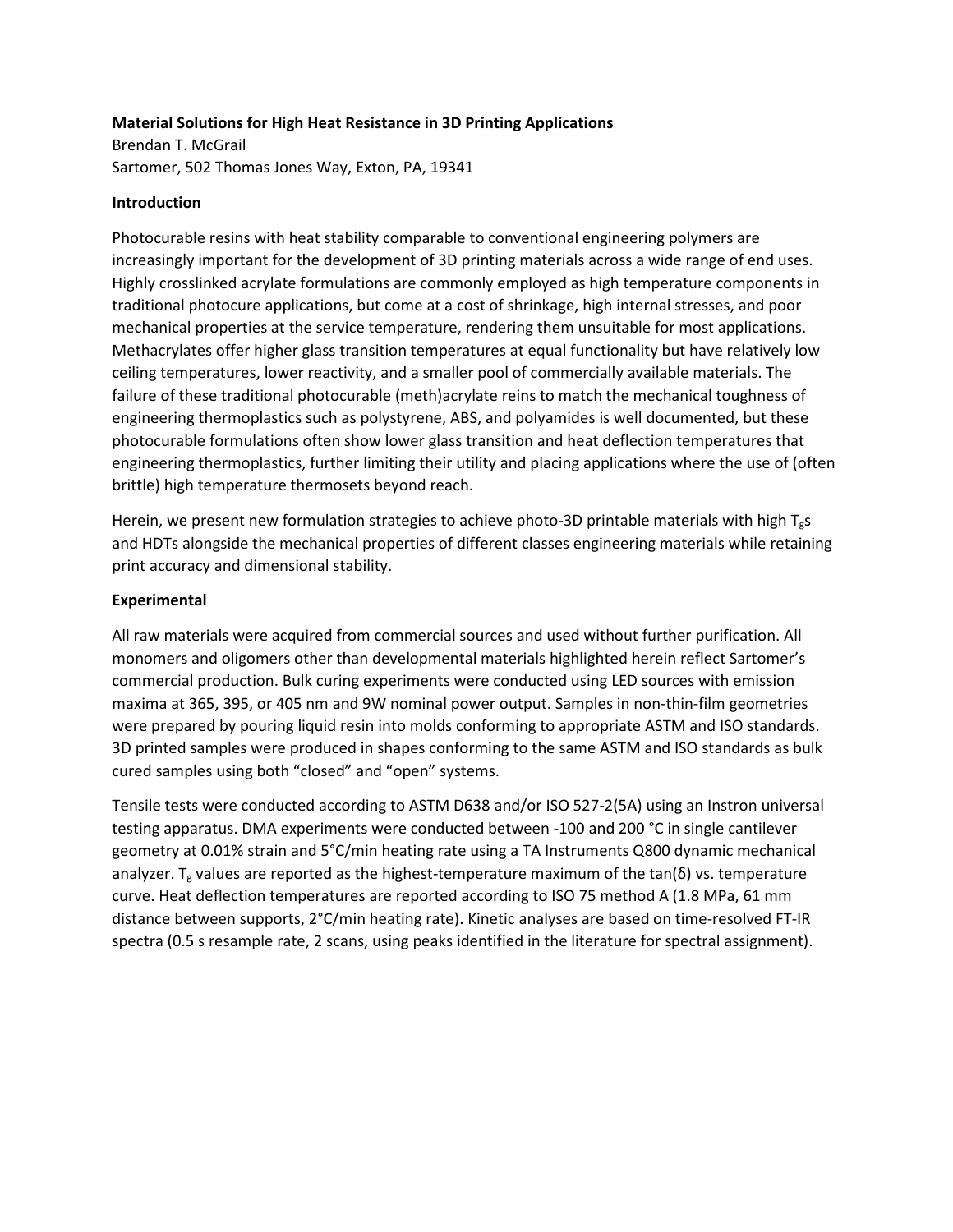#### **Results and Discussion**

#### **Thermoplastic-Like Materials with Tgs > 100 °C**

One of most commonly discussed limitations of (meth)acrylic photopolymers is their limited toughness and impact resistance. One common approach to addressing this problem has been to formulate in a way so as to achieve a glass transition region that spans the material's useful temperature range, allowing for a mixture of glassy and rubbery dynamics to influence material properties. While this approach has yielded modest successes, traditional free-radical curing systems still show pronounced property limitations, particularly heat deflection temperatures (HDTs) of 35-50 °C and a loss of rubbery dynamics below 10-20 °C, resulting in resins that only provide mechanical utility for one to two temperature decades centered around 25 °C. Building on our earlier work to enhance the cure speed of methacrylate monomers, $<sup>1</sup>$  we sought a purely radical curing system that could show useful mechanical</sup> properties over 100 °C and had showed mechanical properties genuinely comparable to engineering thermoplastics. To this end, we conducted a screening study to understand the behavior of fast curing methacrylate systems in which high molar mass urethane methacrylate oligomers provided the only crosslinking. This approach allows for comparable volume fractions of rigid, high  $T_g$  methacrylic copolymers to be combined with lower  $T_g$  oligo(urethanes) to provide thermoplastic-like toughness in a single-phase system conceptually analogous to well-known PMMA/thermoplastic polyurethane blends<sup>2,3</sup> while operating in a printable viscosity range. Representative DMA thermograms at different oligomer levels are shown in Figure 1.



**Figure 1.** DMA thermograms showing partial results of a screening study of allmethacrylate systems for high  $T_g$  thermoplastic-like performance.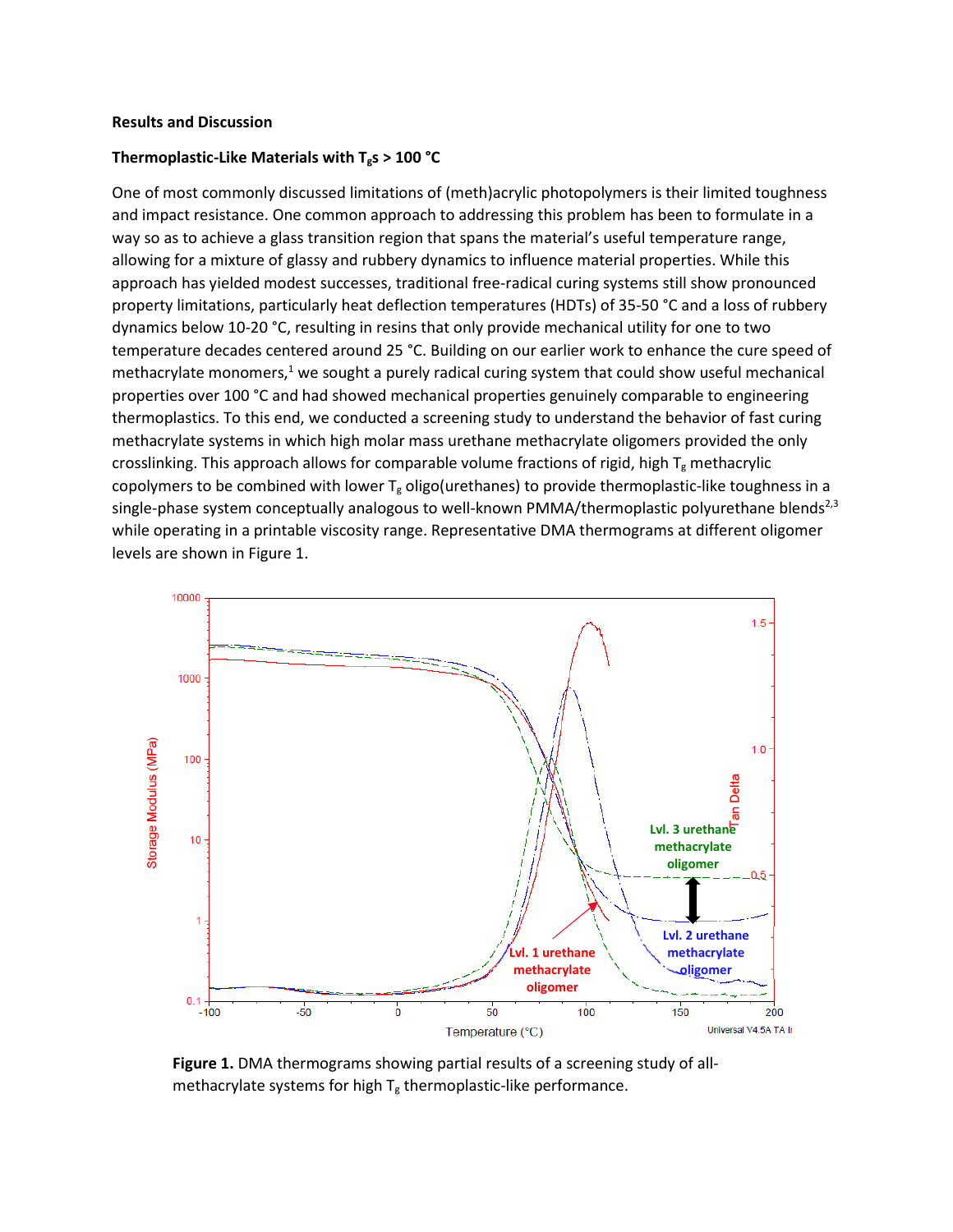With preliminary results suggesting that elevated  $T_gs$  and printable viscosities remained possible even at large volume fractions of urethane oligomer, an optimization study focused on thermal and mechanical properties was conducted over a constrained monomer set. Results of particular interest are shown in Table 1 and Figure 2.



## **Table 1. Overview of Preliminary Optimization Study**



The partially optimized formulations all display pseudo-yield points at 10-15% strain and undergo brittle fracture at break. Typical yield stresses are approximately 35-45 MPa, with sample 28 showing a yield stress of 53  $\pm$  1.2 MPa. The range of observed T<sub>g</sub>s was between 65 and 125 °C (1.8 MPa HDTs between 40 and 85°C). Printed properties of the sample 28 formulation on show slight increases in tensile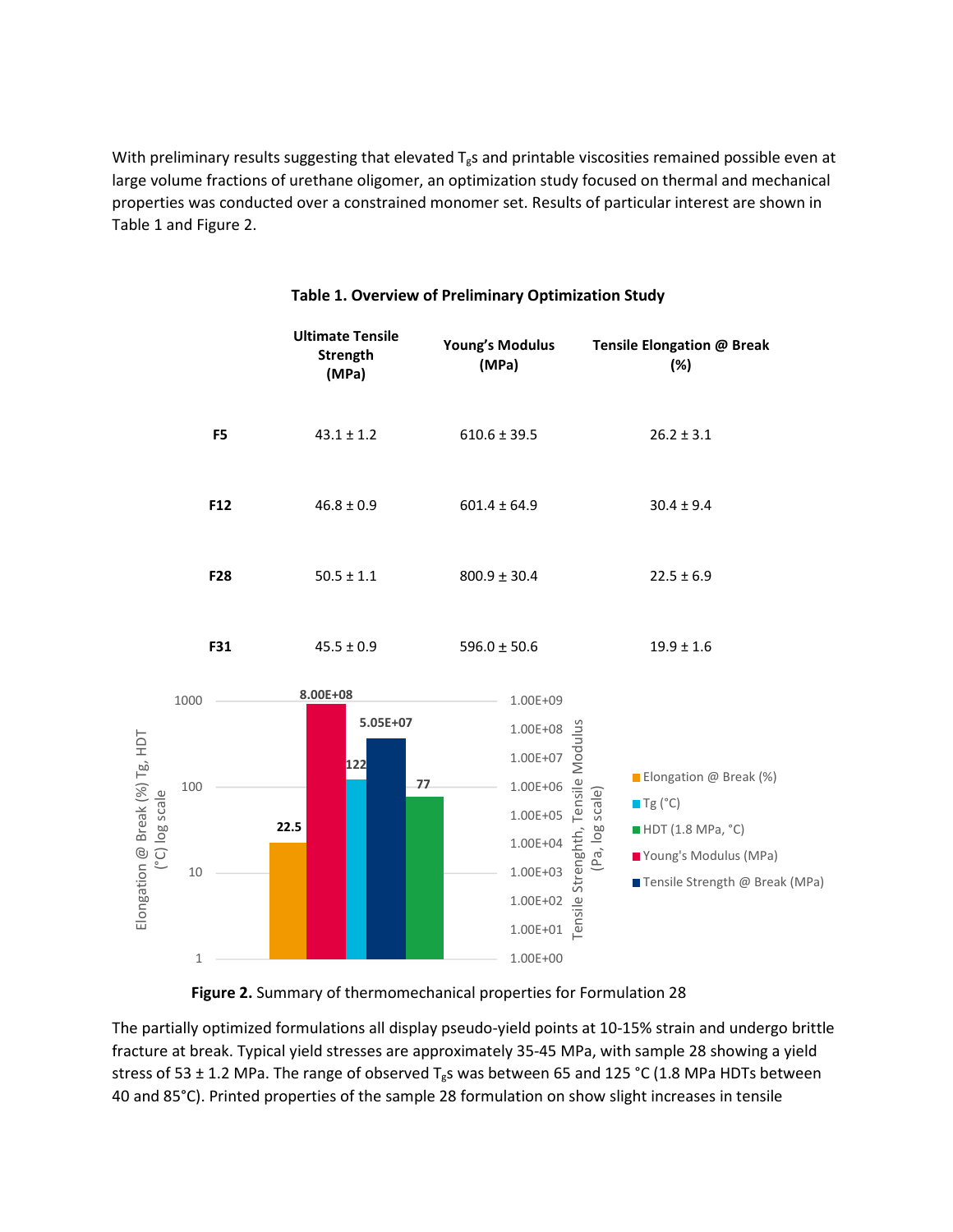modulus and tensile strength and a slight decrease in elongation at break;  $T_g$  and HDT are essentially unchanged from the bulk-cured samples. The full formulation range of this system reaches to tensile moduli of approximately 0.9-1.1 GPa, but these formulations show only modest increases in  $T_g$  with little to no increase in HDT and substantial reductions in elongation at break and tensile strength using this oligomer/monomer system, compromising part toughness. A full optimization study across a wider range of urethane oligomers and possible small-molecule crosslinkers may result in overall improvement in thermoplastic-like properties. The formulations found in this study show properties that compare favorably with injection-molded PMMA/thermoplastic polyurethane blends at DLP and SLA-printable viscosities.

# **High Temperature Resin Components**

Unlike the case of raising  $T_g$  in thermoplastic-like resins, high rigidity and low strain-at-break are as strongly associated with high temperature engineering thermosets as they are with photocurable (meth)acrylic resins, meaning that such formulations are more likely to benefit from relatively straightforward synthetic and formulation approaches. When such traditional formulation approaches are employed, however, final resin properties often become strongly dependent on post-processing conditions due to limited diffusion of reactive centers in highly-crosslinked systems as shown in Figure 3.



**Figure 3.** Dynamic mechanical thermograms showing tan(δ) for two high-temperature formulations subjected to three different post-processing conditions.

The variability in post-processing results across different resin compositions suggests that a wide variety of combinations of properties that are most amenable to assessment through design of experiments. The variability of selected formulations as a function of post-processing is shown in Figure 4.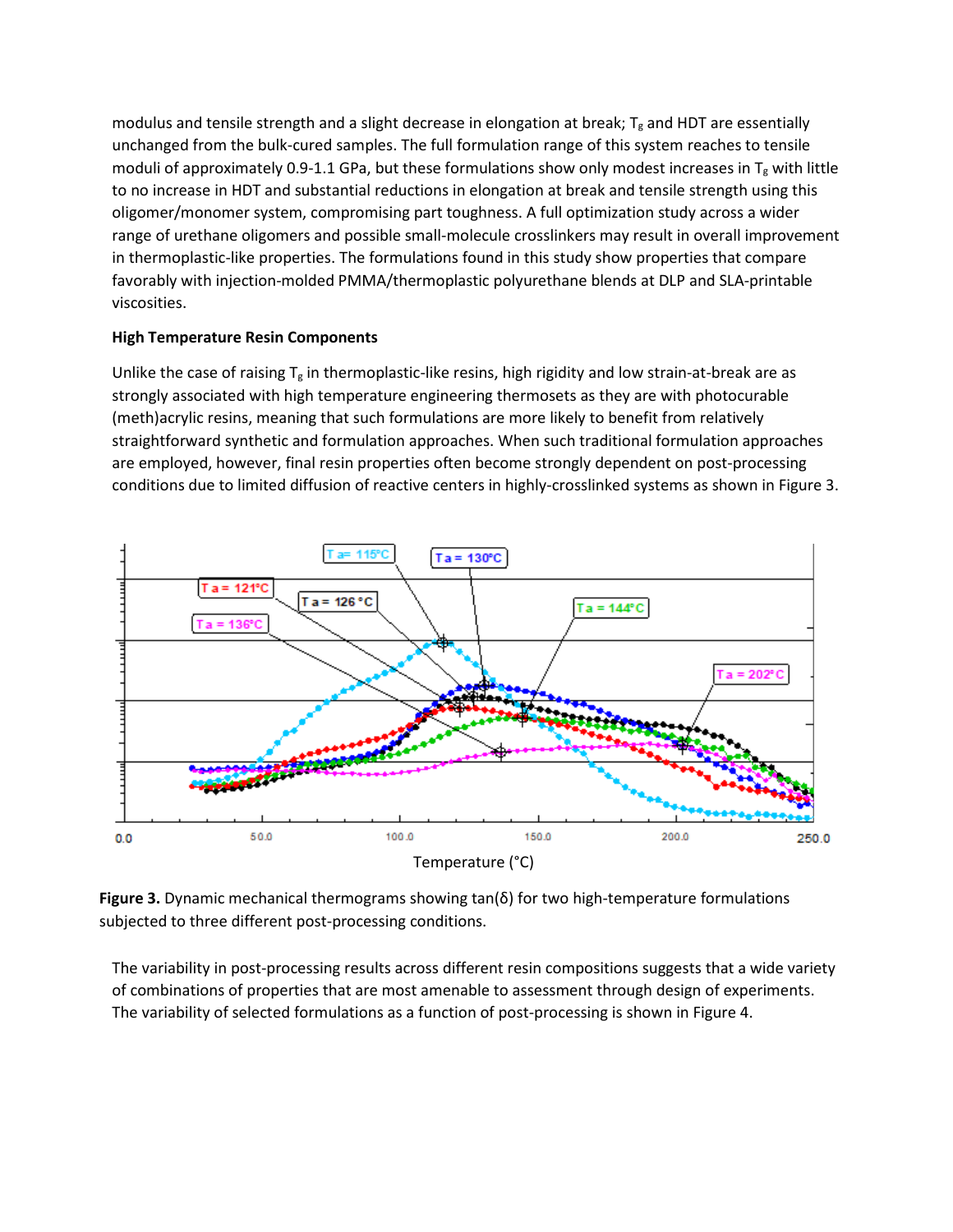

Figure 4. T<sub>g</sub> and HDT for three high temperature formulations cured under identical conditions and post-processed under different conditions. Right:  $T_g$  and HDT for each formulation averaged across all post-processing conditions.

In aggregate, these results suggest that heat deflection temperature, rather than  $T_g$  (taken as the highest temperature maximum of the tan(δ) vs. temperature curve) is more strongly affected by post-processing conditions. Figure 3 suggests that this difference between  $T_g$  and HDT changes after post-processing is likely due to different post-processing conditions enabling different degrees of mobility of trapped reactive sites, leading to more constrained chain mobility (i.e., lowering the number of accessible modes at the lower temperature end of the tan( $\delta$ ) vs. temperature curve), whereas T<sub>g</sub> is dominated by free volume considerations across a larger temperature range. Formulations HT8, HT10, and HT16, whose thermal properties are summarized in Figure 4, are all printable on commercial SLA and DLP printers and represent modest property tradeoffs as shown in Table 2.

|             | Tensile, 5A, 5mm/min     |              |                   |       |                          |       | Flexural 3 pts, 2mm/min     |                |                                |       |                              |       |  |
|-------------|--------------------------|--------------|-------------------|-------|--------------------------|-------|-----------------------------|----------------|--------------------------------|-------|------------------------------|-------|--|
|             | Stress at<br>break (MPa) |              | Elongation<br>(%) |       | Young's<br>Modulus (GPa) |       | Stress at<br>break<br>(MPa) |                | Deflection at<br>break<br>(mm) |       | Flexural<br>modulus<br>(GPa) |       |  |
|             | Val.                     | $\pm$        | Val.              | $\pm$ | Val.                     | $\pm$ | Val.                        | $\pm$          | Val.                           | $\pm$ | Val.                         | $\pm$ |  |
| HT8         | 11                       | $\mathbf{1}$ | 1.4               | 0.1   | 2.2                      | 0.1   | 39                          | 16             | $\overline{2}$                 | 0.8   | 3.3                          | 0.09  |  |
| <b>HT10</b> | 24                       | 3            | 1.8               | 0.2   | 2.7                      | 0.2   | 46                          | $\overline{7}$ | 1.8                            | 0.2   | 4.3                          | 0.1   |  |
| <b>HT16</b> | 29                       | 5            | 2.2               | 0.2   | 1.9                      | 0.2   | 50                          | 0.4            | 2.7                            | 0.1   | 3.5                          | 0.05  |  |

## **Table 2. Mechanical Properties of Formulations HT8, HT10, and HT16**

# **(Printed, post-processed 65 min @ 65 °C + 120 min @ 80 °C)**